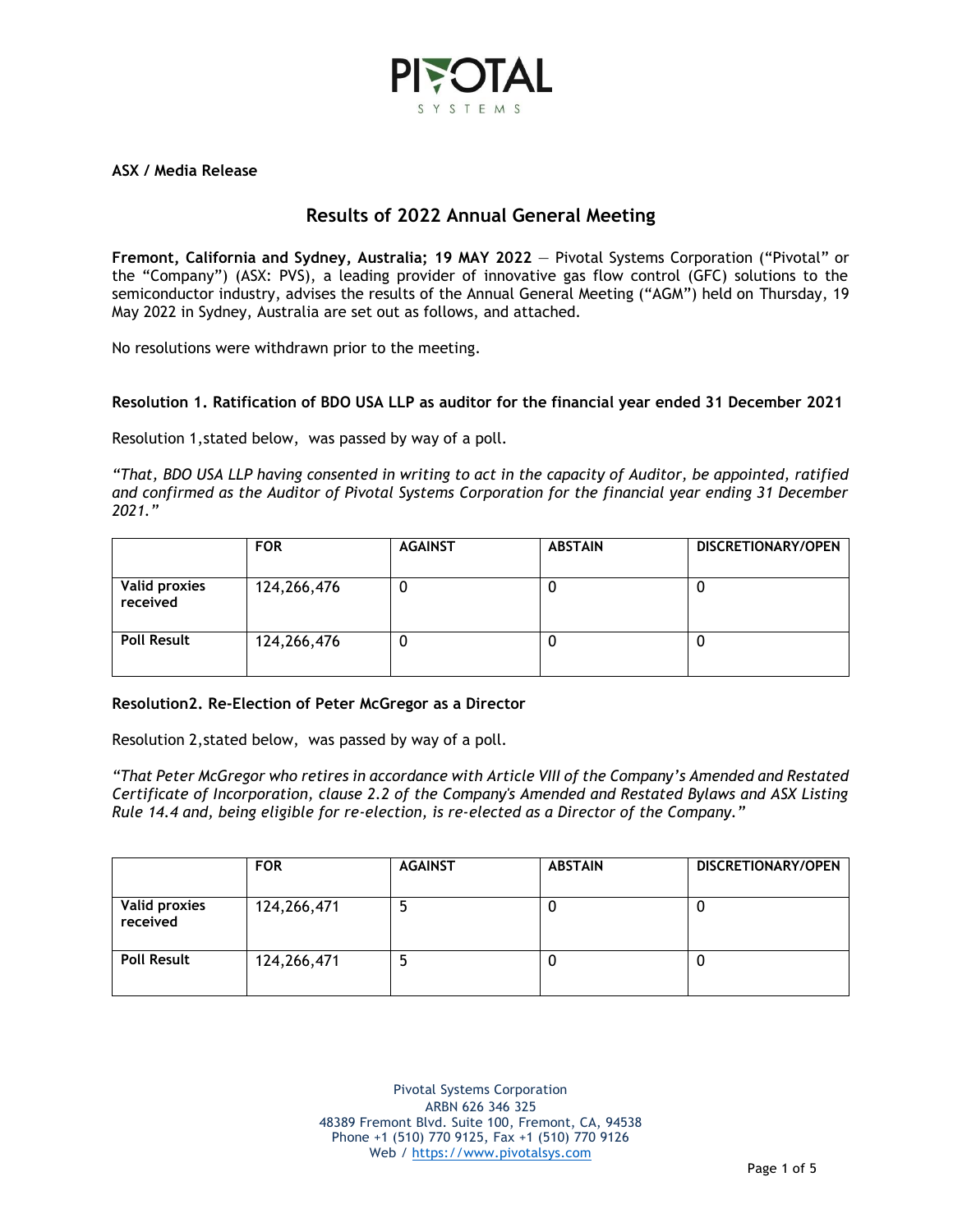

### **Resolution 3. Election of Jason Korman as a Director**

Resolution 3,stated below, was passed by way of a poll.

*"That Jason Korman who was appointed by the Board in accordance with Article X of the Company's Amended and Restated Certificate of Incorporation and being eligible for election, is elected as a Director of the Company."*

|                                  | <b>FOR</b>  | <b>AGAINST</b> | <b>ABSTAIN</b> | DISCRETIONARY/OPEN |
|----------------------------------|-------------|----------------|----------------|--------------------|
| <b>Valid proxies</b><br>received | 124,266,471 |                |                |                    |
| <b>Poll Result</b>               | 124,266,471 |                |                |                    |

### **Resolution 4. Issue of options to Proposed New Director, Kevin Hill**

Resolution 4,stated below, was passed by way of a poll.

*"That, for the purposes of ASX Listing Rule 10.14 and for all other purposes, the issue by the Company of 800,000 unlisted options to Kevin Hill under the Company's 2012 Equity Incentive Plan on the terms described in the accompanying Proxy Statement which forms part of the Notice of Annual Meeting, are approved."*

|                                  | <b>FOR</b> | <b>AGAINST</b> | <b>ABSTAIN</b> | DISCRETIONARY/OPEN |  |  |
|----------------------------------|------------|----------------|----------------|--------------------|--|--|
| <b>Valid proxies</b><br>received | 74,346,615 | 8,530,497      | 41,389,364     | U                  |  |  |
| <b>Poll Result</b>               | 74,346,615 | 8,530,497      | 41,389,364     | Ü                  |  |  |

### **Resolution 5. Issue of options to Director, John Hoffman**

Resolution 5,stated below, was passed by way of a poll.

*"That, for the purposes of ASX Listing Rule 10.14 and for all other purposes, the issue by the Company of 200,000 unlisted options to John Hoffman under the Company's 2012 Equity Incentive Plan on the terms described in the accompanying Proxy Statement which forms part of the Notice of Annual Meeting, is approved."*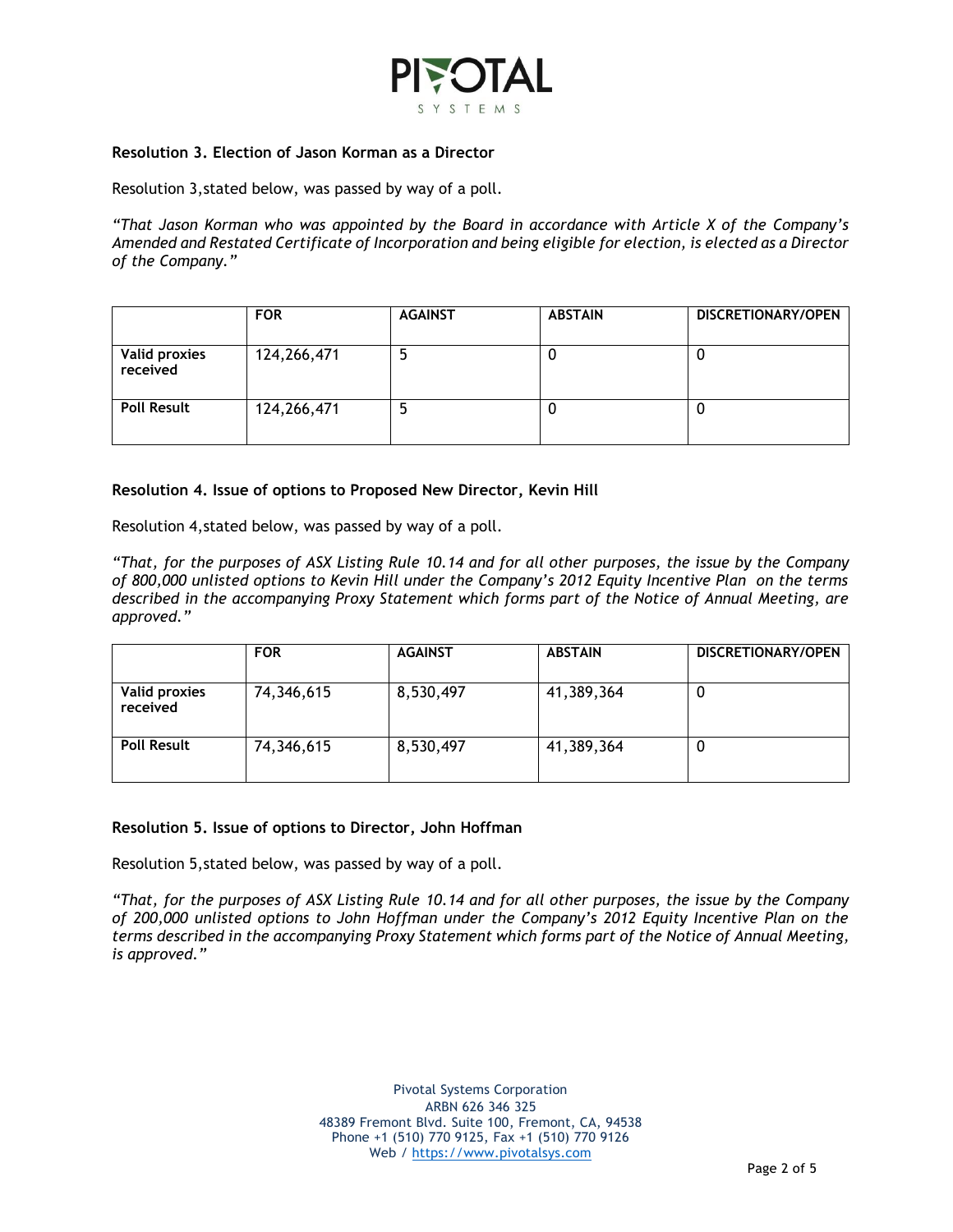

|                                  | <b>FOR</b> | <b>AGAINST</b> | <b>ABSTAIN</b> | DISCRETIONARY/OPEN |
|----------------------------------|------------|----------------|----------------|--------------------|
| <b>Valid proxies</b><br>received | 72,735,379 | 8,530,502      | 41,388,824     | 0                  |
| <b>Poll Result</b>               | 72,735,379 | 8,530,502      | 41,388,824     | 0                  |

## **Resolution 6. Approval of 2022 Equity Incentive Plan**

Resolution 6,stated below, was passed by way of a poll.

*"That, for the purposes of ASX Listing Rule 7.2 exception 13 and for all other purposes, Security Holders approve the 2022 Equity Incentive Plan ("2022 Incentive Plan"), and the grant of securities under the 2022 Incentive Plan, on the terms and conditions in the accompanying Proxy Statement which forms part of the Notice of Annual Meeting."*

|                                  | <b>FOR</b> | <b>AGAINST</b> | <b>ABSTAIN</b> | DISCRETIONARY/OPEN |
|----------------------------------|------------|----------------|----------------|--------------------|
| <b>Valid proxies</b><br>received | 70,511,941 | 8,530,497      | 41,388,824     | 0                  |
| <b>Poll Result</b>               | 70,511,941 | 8,530,497      | 41,388,824     | O                  |

## **Resolution 7. Approval of 2022 Equity Stock Purchase Plan**

Resolution 7,stated below, was passed by way of a poll.

*"That, for the purposes of ASX Listing Rule 7.2 exception 13 and for all other purposes, Security Holders approve the 2022 Equity Incentive Plan ("2022 Stock Plan"), and the grant of securities under the 2022 Stock Plan, on the terms and conditions in the accompanying Proxy Statement which forms part of the Notice of Annual Meeting."*

|                                  | <b>FOR</b> | <b>AGAINST</b> | <b>ABSTAIN</b> | DISCRETIONARY/OPEN |
|----------------------------------|------------|----------------|----------------|--------------------|
| <b>Valid proxies</b><br>received | 78,941,657 | 100,781        | 41,388,824     | 0                  |
| <b>Poll Result</b>               | 78,941,657 | 100,781        | 41,388,824     | 0                  |

*THIS RELEASE DATED 19 MAY 2022 HAS BEEN AUTHORISED FOR LODGEMENT TO ASX BY THE BOARD OF DIRECTORS OF PIVOTAL SYSTEMS.*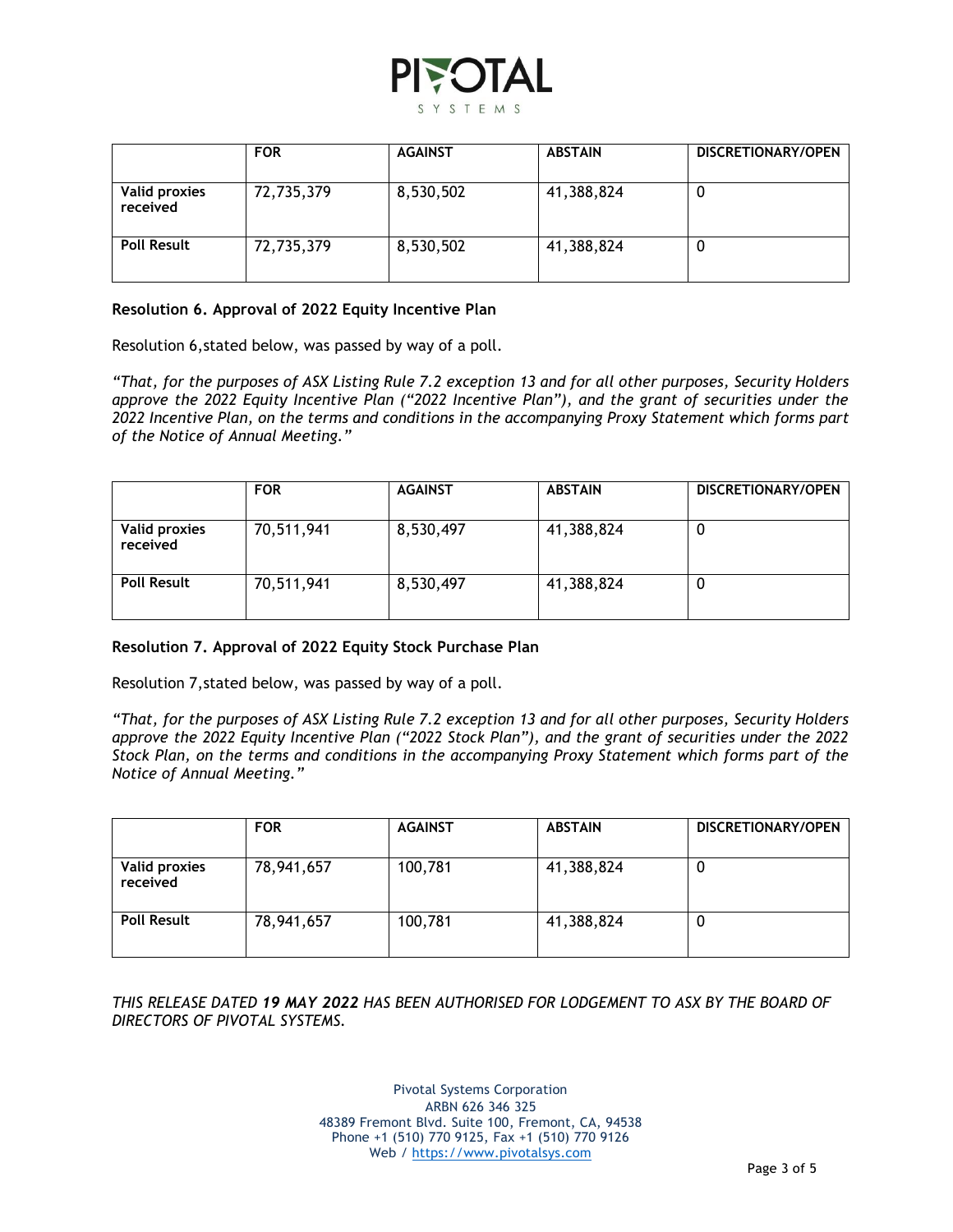

## **- ENDS -**

**For further information, interview and photos:**

**Investor Relations & Media (Australia):** Dr Thomas Duthy Nemean Group [tduthy@pivotalsys.com](mailto:tduthy@pivotalsys.com.au) +61 402 493 727

**ASX Representative:**  Danny Davies Company Matters Pty Ltd [davies@companymatters.com.au](mailto:davies@companymatters.com.au)

**Investor Relations Contact (US):**  Leanne Sievers Shelton Group [shetonir@sheltongroup.com](mailto:shetonir@sheltongroup.com) +1 949 836 4276

If investors wish to subscribe to Pivotal Systems' email alert service for ASX Announcements, please follow this [link.](https://www.pivotalsys.com/investors#asx)

### **Safe Harbor Statement**

This press release and the accompanying presentation contains forward-looking statements, which address a variety of subjects including, for example, our statements regarding expected growth rates, expected product offerings, product development, marketing position and technical advances. Statements that are not historical facts, including statements about our beliefs, plans and expectations, are forward-looking statements. Such statements are based on our current expectations and information currently available to management and are subject to a number of factors and uncertainties, which could cause actual results to differ materially from those described in the forward-looking statements. The Company's management believes that these forward-looking statements are reasonable as and when made. However, you should not place undue reliance on any such forward-looking statements because such statements speak only as of the date when made. We do not undertake any obligation to publicly update or revise any forwardlooking statements, whether as a result of new information, future events or otherwise, except as required by law or the ASX Listing Rules. In addition, forward-looking statements are subject to certain risks and uncertainties that could cause actual results, events and developments to differ materially from our historical experience and our present expectations or projections.

## **About Pivotal Systems Corporation (ASX: PVS)**

Pivotal Systems Corporation (ARBN 626 346 325), is a company incorporated in Delaware, USA, whose stockholders have limited liability. Pivotal Systems provides the best-in-class gas flow monitoring and control technology platform for the global semiconductor industry. The Company's proprietary hardware and software utilizes advanced machine learning to enable preventative diagnostic capability resulting in an order of magnitude increase in fab productivity and capital efficiency for existing and future technology nodes. For more information on Pivotal Systems Corporation, visit [https://www.pivotalsys.com/.](https://www.pivotalsys.com/)

## **Notice to U.S. persons: restriction on purchasing CDIs**

Pivotal Systems is incorporated in the State of Delaware and its securities have not been registered under the U.S. Securities Act of 1933 or the laws of any state or other jurisdiction in the United States. Trading of Pivotal Systems' CHESS Depositary Interests ("CDIs") on the Australian Securities Exchange is not subject to the registration requirements of the U.S. Securities Act in reliance on Regulation S under the U.S. Securities Act and a related 'no action' letter issued by the U.S. Securities and Exchange Commission to the ASX in 2000. As a result, the CDIs are "restricted securities" (as defined in Rule 144 under the U.S.

> Pivotal Systems Corporation ARBN 626 346 325 48389 Fremont Blvd. Suite 100, Fremont, CA, 94538 Phone +1 (510) 770 9125, Fax +1 (510) 770 9126 Web / [https://www.pivotalsys.com](https://www.pivotalsys.com/)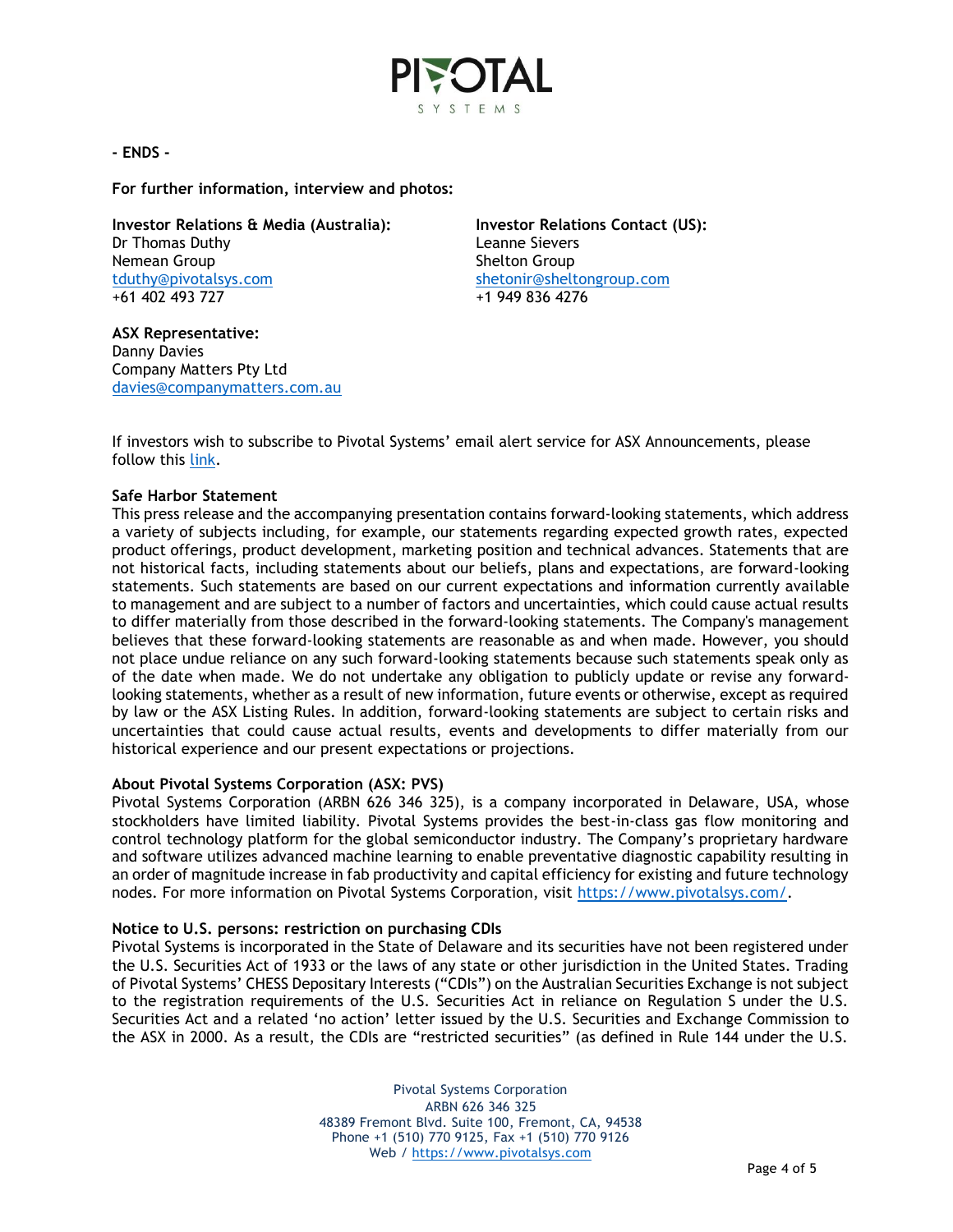

Securities Act) and may not be sold or otherwise transferred except in transactions exempt from, or not subject to, the registration requirements of the U.S. Securities Act. For instance, U.S. persons who are qualified institutional buyers ("QIBs", as defined in Rule 144A under the U.S. Securities Act) may purchase CDIs in reliance on the exemption from registration provided by Rule 144A. To enforce the transfer restrictions, the CDIs bear a FOR Financial Product designation on the ASX. This designation restricts CDIs from being purchased by U.S. persons except those who are QIBs. In addition, hedging transactions with regard to the CDIs may only be conducted in compliance with the U.S. Securities Act.